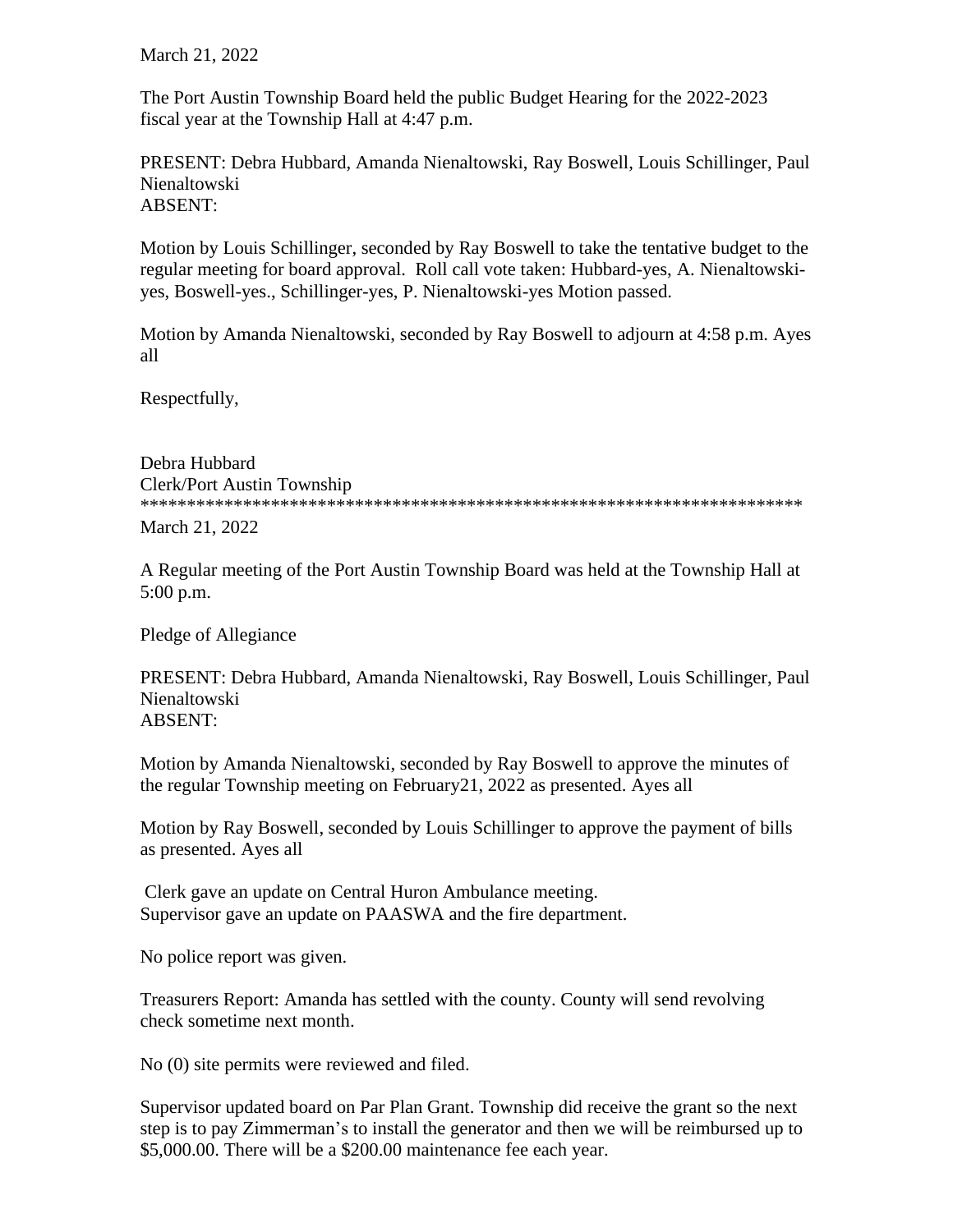Motion by Amanda Nienaltowski, seconded by Ray Boswell to accept the quote from Zimmerman Electric of \$6,895.00 with the Township paying  $\frac{1}{2}$  down and  $\frac{1}{2}$  when the generator is installed. Ayes all

Discussion was had on the pay for the PAASWA rep. Jenna from PAASWA sends a yearly spreadsheet as to attendance and then it will be paid at the end of the calendar year.

Discussion was held regarding the master plan. Supervisor gave an update on a call from MTA. MTA said that future land use should be in the plan. Pictures do not affect the availability to get grants. The only grant that we could not get is a DNR grant without Grindstone being listed. If the Township should take over the points at Grindstone in the future, we would need grants.

Trustee Ray Boswell stated that Grindstone is an historic district and should be listed. It was suggested to add people to the planning commission to represent the fire department and PAASWA. A meeting date in April could not be committed to but will find a date in May for planning commission to meet with any changes that the township board has recommended.

Motion by Lou Schillinger, seconded by Amanda Nienaltowski to accept an invoice from the Port Austin Village Police Department for \$11,138.50 for a new radio and ½ of the cost to the Village for damage to a patrol car that insurance did not cover, and review the contract with the Village in September as to the millage being used to accommodate the village equipment. Ayes -4 Nays-1 (Hubbard)

Motion by Amanda Nienaltowski, seconded by Lou Schillinger to amend the budget to reflect \$11,138.50 from reserved Police savings account and increase 302.804 Police protection by the same amount. Ayes all

Motion by Lou Schillinger, seconded by Ray Boswell to accept the fire department budget. Ayes-4 Abstain- A. Nienaltowski

The wording for a new fire department charge ordinance was addressed. Clerk will get the old ordinance to Jason Zimmerman as well as the wording for a possible fire department millage.

Motion by A. Nienaltowski, seconded by Ray Boswell to accept the GIS contract with the county. Ayes all

Treasurer gave the board some information to change the streetlights to LED. This was tabled with a vote later.

Resolution by Ray Boswell, seconded by A. Nienaltowski to increase the salary of the Supervisor to \$13,780.00. Roll call vote: A. Nienaltowski-Hubbard-Schillinger-Boswell yes Abstain-P. Nienaltowski.

Resolution by Ray Boswell, seconded by P. Nienaltowski to increase the salary of the treasurer to \$23,000.00. Roll call vote: Hubbard-Schillinger-Boswell-P. Nienaltowskiyes Abstain-A. Nienaltowski

Resolution by Ray Boswell, seconded by A. Nienaltowski to increase the salary of the clerk to \$25,300.00. Roll call vote: A. Nienaltowski-Schillinger-Boswell-P. Nienaltowski-yes Abstain-Hubbard